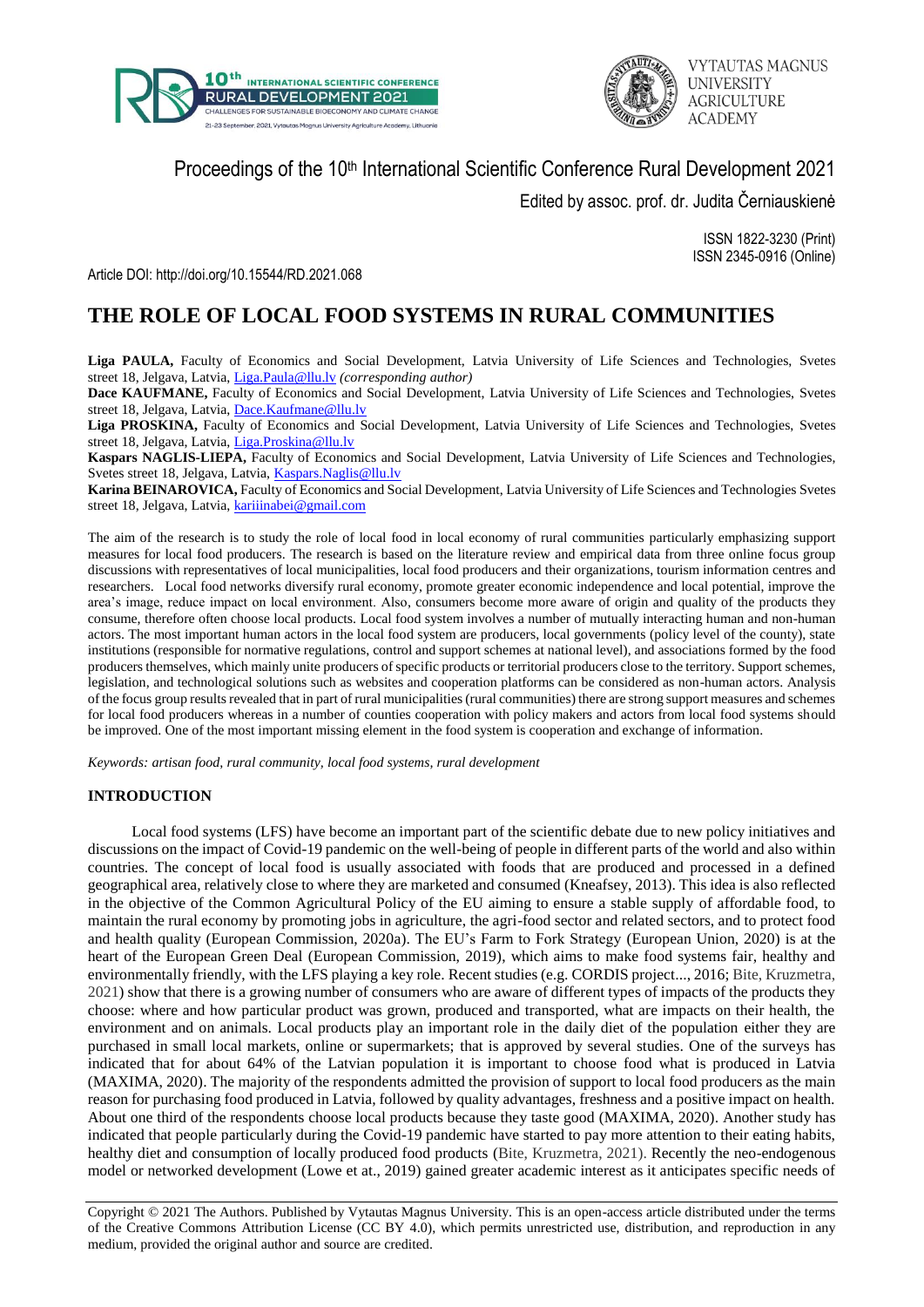regions and local initiatives. Therefore, the aim of the study was to study the role of local food in local economy of rural communities particularly emphasizing support measures for local food producers.

#### **LITERATURE REVIEW**

Local food networks diversify rural economy, promote greater economic independence and local potential, improve the area's image, reduce GHG emissions. The purchase of local food increases income of both the community and the local producers, as well as increases employment and related multiplier effects at the local level, for example, increased value of new production, import substitution, increased income, created additional jobs. In other words, by reducing the chain of intermediaries, the producer is provided with a larger share of the marketed value of the product, which can encourage the re-use of community revenues for investment. It has been estimated that for every million sold, local food supply chains create 13 full-time jobs in the agricultural sector (Dumont et al., 2017). The importance of artisan food and speciality producers is acknowledged in the EU research and innovation policy "Food 2030", it is in line with, and supports, the goals of the European Green Deal, Farm to Fork strategy and bioeconomy strategy. These businesses can have a significant impact on local rural economies showing positive growth prospects. Small local food producers are significant agents of LFS. In Latvia, there are more than 1600 artisan food producers (Kaufmane et al., 2021); however, their distribution varies by region. Part of the producers have established the association; some local cooperatives can be also identified. Due to disempowering social and economic effects of globalization, local food initiatives are promoted as opposition thus trying to revitalise rural communities and ensuring benefits for local farmers and environment (Fonte, 2008:203). Relocalization of the food chains is seen as a solution how to eliminate negative impacts of LFS on the environment, health, local economies and societies and to make them more sustainable. As the research states, "the 'local' has been increasingly associated [..] to sustainable and healthy production and consumption patterns" and "local products are sustained by consumers' "willingness to pay" a delta price" (CORDIS project..., 2016). From the perspective of a global food market, nationally produced food may be defined as local ('farm to fork' strategy). But also, within a country, food networks may be defined as local at the community or municipal level. LFS and especially artisanal food production is essentially about building relationships with consumers; they aim to create a value and significance around the product and its origin, as the farms involved in LFS carry out not only agricultural production but also other essential functions, for example, these are activities related to the protection of the environment and the maintenance of landscapes, which help to preserve both the typical rural landscapes and biodiversity (e.g. Brown, Schafft, 2011). The local food movements and LFS reduce environmental footprints of small and medium sized farms, promotes good nutrition among consumers, enable community supported agriculture, develop food and cultural tourism or culinary tourism emphasizing "unique foods and dishes from the culture of the host region" (Green, Phillips, 2013); however, there is very little research examining the effects of different programs for farmers and rural economic development. Schoolman states, that "social movement for local food to create new opportunities for small farmers and food businesses in rural communities" (Schoolman, 2020) has potential and LFSs could help to revitalize rural civil society because "local food farmers might [..] be motivated by both economic self-interest and emotional attachment to commit themselves to civic life" (Schoolman, 2020). Value chain collaboration, product branding, and public support were identified as the key aspects determining the capacity of small food businesses to link small farms to food systems (Hernández et al., 2021). In relation to communities' socio-economic context, local food producers provide a livelihood, prevent poverty and become a source of labour for other sectors of the economy, such as tourism. LFS preserves traditions, folk customs and other intangible, cultural and historical values. It also creates regional and traditional products; therefore, local food networks lead to synergy complementing different aspects of rural life and providing a multiplier effect.

For many communities, development of LFS is a popular strategy for sustainable and equitable economic growth and development through a range of projects such as farmers markets, community supported agriculture enterprises, urban farming/agriculture projects, food hubs, intermediated marketing channels like grocery stores. Farmers markets are social events that connect citizens as neighbours, consumers, producers, and community groups to the food system; they provide opportunities for people to learn about food, where it comes from, and how to prepare it (Warsaw et al., 2021). LFS may comprise elements of alternative and conventional food networks related to production, processing, marketing and consumption over a relatively short geographical distance, thus providing a number of economic benefits with a significant positive effect on the local economy. Local food networks diversify rural economy, promote greater economic independence and local potential, improve the area's image. Very important element of the LFS is artisan food producers characterised by great flexibility of business ideas, connection with local traditions and practices, care for product quality. Small-scale artisan food production faces difficulties in maintaining the economic sustainability of production, ensuring the advancement of their products in the food chain (local and international) and communicating with consumers outside the tourist groups at the production sites. Local food networks most often involve artisan food producers and small farms (also organic farms) that use environmentally friendly farming methods and give some benefit to society by offering food which reduces the risks associated with intensive and highly specialized production systems. Small and medium-sized farms, which are generally more diversified, innovative and highly flexible through the formation of producer groups and cooperatives, benefit the communities in which they are located, support rural economy. As it is acknowledged, LFSs are most often connected to land use, agricultural, and conservation planning, therefore local government planning is significant for activating a local food system that increases food equity, public health, sustainability, and economic vibrancy (Hogson, 2012). Currently, there are some municipalities and NGOs in Latvia that support artisan food producers, but this support is inconsistent and territorially and structurally uneven (Kaufmane et al., 2021). Municipalities that support artisan food production are often unable to name the expected benefits of the support to the local community.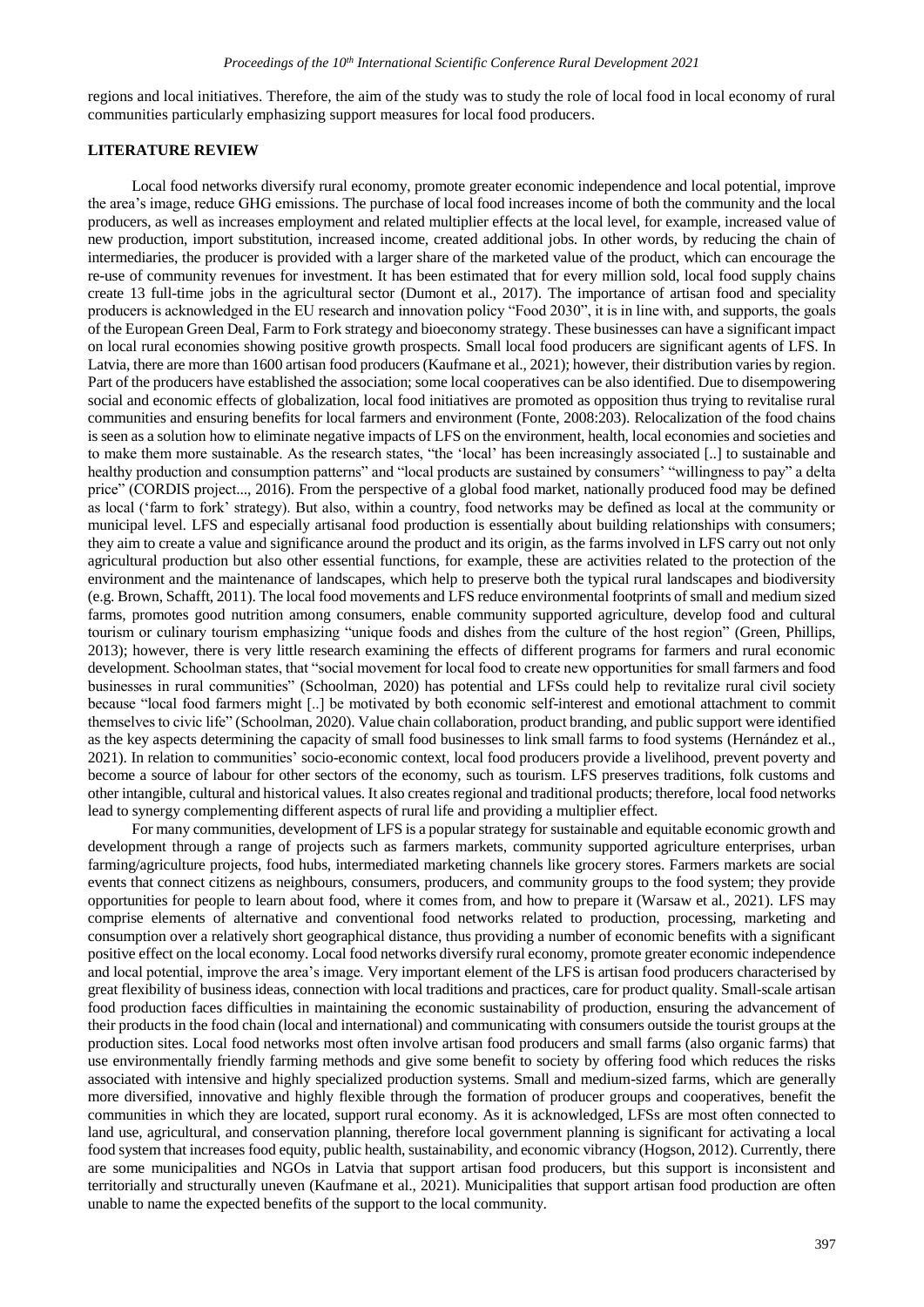#### *Proceedings of the 10th International Scientific Conference Rural Development 2021*

A number of scientific articles and reports have been devoted to the transformation of the food systems. From production and distribution, the focus has moved to the challenges of sustainable development, emphasizing the importance of healthy diets, sustainable production, nature conservation and the reduction of food losses and residues. Opportunities to prevent externalities of food production and consumption come to the fore (Shenggen, 2021): how to ensure a healthy and stable food supply without creating problems for nature, which in turn is the only source of vital ecosystem services. Along with the aspects of nature protection, the preservation of traditions and rural lifestyle is also important. There are not many approaches in economics that offer in-depth analysis of such diverse aspects. The multiplier effect approach used in the project team's previous study, which is actually based on the Integrate Assessment approach, allowed to conceptualize successfully the complexity of LFS (Naglis et al., 2021). The current research allows to understand the elements of the model and the relations between them, at the same time, a significant problem is the lack of data, the cause of which cannot be reduced only to the shortcomings of data accounting. It is essential to find scientific tools for the monetisation of environmental and social externalities, which is important in the context of the internalisation of externalities (Alexander et al., 2017; Zhen et al., 2021). Interviews with representatives of the food system (producers, traders, policy makers, etc.) (Kaufmane et al. 2021) confirm that without a proper context and analysis of the role of artisan food producers, it is difficult to develop a sustainable LFS policy.

### **METHODOLOGY**

Empirical data were obtained through qualitative research approach: three online focus group discussions were organized in July and August 2021 with representatives of local municipalities, local food producers and their organizations, tourism information centres and researchers. It is recommended to organize focus group discussions involving five to ten participants per session (Carey, Asbury, 2012, p. 45). For closer analysis, some territorial rural communities (counties) representing different regions of the country and with a different municipal involvement in LFS were selected: Jelgava county in Zemgale region (nine participants), Talsi county in Kurzeme region (seven participants), Ādaži and Carnikava counties in Pierīga region (six participants). Some difficulties were faced in the process of participant selection due to business of producers and municipalities. The length of every discussion was approximately two hours. The advantage of the focus group method is that group members can share their arguments and experience, discuss and react to the opinions of other participants, and thus together come to conclusions, which would not be derived during individual interviews (Wilkinson, 2004). This was observed in all three discussions. Due to Covid-19 pandemic, the focus groups were organized online via BigBlueButton platform, they were recorded and later transcribed; according to the focus group methodology (Wilkinson, 2004) moderator made some accompanying field notes during the sessions.

According to the research ethics, all participants were asked for a permission to record the discussion, which was received. Before the discussions, participants were informed about the research aim and the research questions. The following topics were covered during the focus group discussions: (1) the role of local food in the overall economy of the county in rural communities, maintenance of cultural values and traditions, strengthening of local identity; (2) actors of the LFS and their role in local food chains; (3) support measures for local food producers at county, regional and national level; (4) aspects of cooperation between food producers, traders and consumers; (5) food production, processing and environment (regulatory framework, compliance and control, competitiveness with imported products).

### **RESEARCH RESULTS**

LFS can be considered as a system involving a number of mutually interacting actors. Analysis of the focus group results revealed two groups of actors in the LFS: human and non-human actors (Latour, 1996). Both groups are closely linked, their functions and influence must be emphasized in relation to local development processes within rural communities as they contribute to strengthening local sustainability, viability and resilience. Figure 1 represents the main actors forming LFS which were identified during the focus group discussions.



#### Figure 1. Human un non-human actors in a local food system.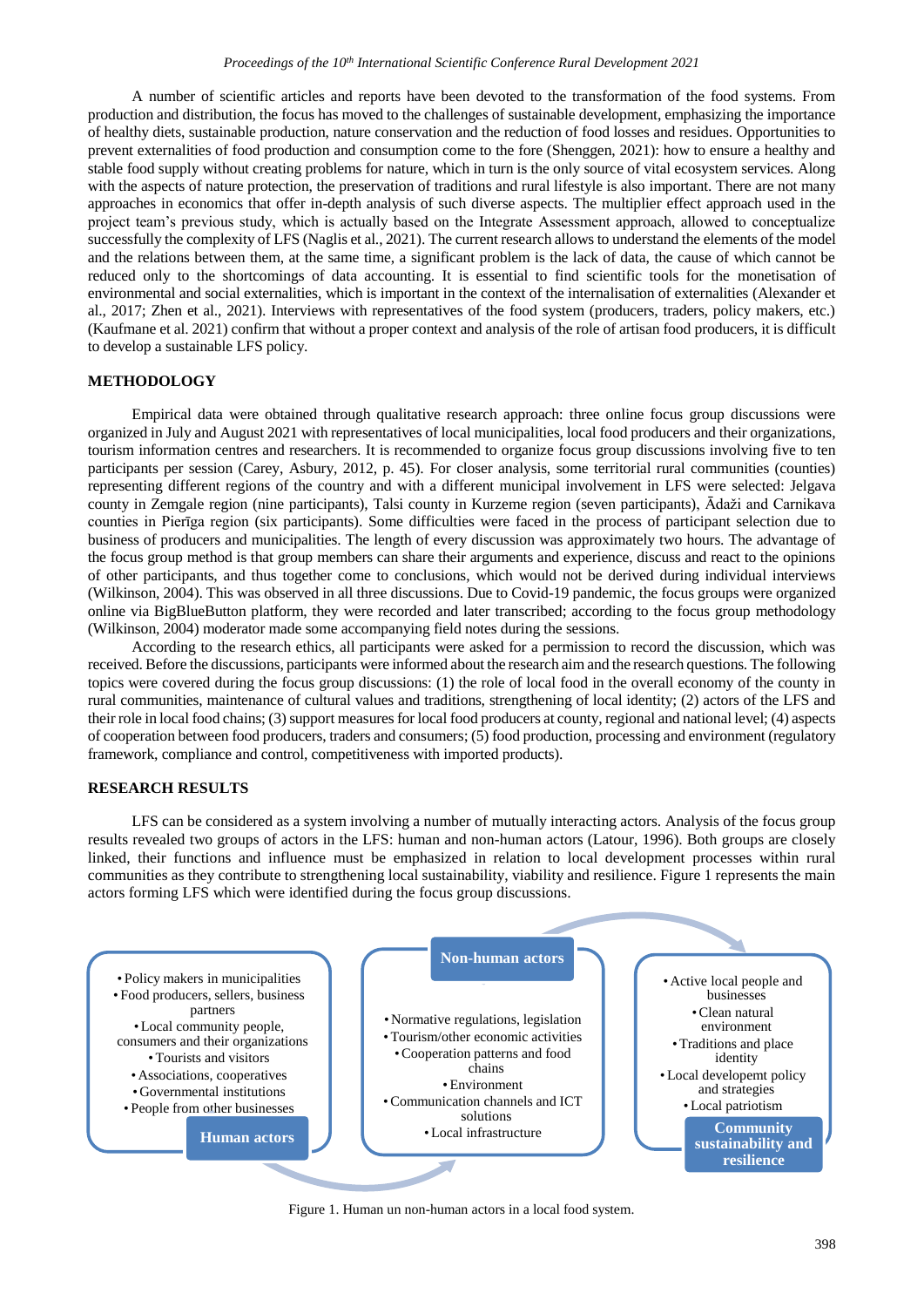Among human actors in the food system, interactions are made often forming also new management systems. The results of the discussions reveal that these actors affect people's performance and create safety net, because they provide practical solutions to support members of the LFS, promote competitiveness of food businesses. This was and still is particularly important during Covid-19 pandemic when direct food markets and communication with customers often becomes limited. The most important human actors in the LFS are local governments (policy level of the county), state institutions (responsible for normative regulations, control and support schemes at national level), and associations formed by the food producers themselves, which mainly unite producers of specific products or territorial producers close to the territory. The activity of local municipalities in the LFS was assessed differently by focus group participants. In some counties, artisan food producers were very positive about the support and incentives of local governments while in others food producers pointed out lack of communication and support. Positive experience was stressed, for example, in Jelgava county by the artisan food producer: *"Thanks to Jelgava county municipality, we became recognizable and we were able to go to Brussels to represent us as local producers, which was very important at that time. Of course, all these organizations, which include food producers, not only large ones but also small businesses, are of great importance, because information and advertising is very helpful, it is very helpful. This is done by the Zemgale Tourism Association, the partnership "Lielupe", local municipality and the Tourism Information Centers. And we feel sunlit on all sides and we are given a helping hand."*

Municipalities have their own business support schemes and specialists whose responsibilities include organizing support activities for local rural entrepreneurs, including food producers. If food producers dominate in the county among other local businesses, solutions for support are also being sought specifically for this target group in local rural communities. As the representative of Jelgava municipality pointed out, new business ideas are encouraged, already established production sites are improved or production expanded: *"The support we provide is varied, for example, we organize competitions for the best business ideas which are later supported. Someone who may just have an idea, who may have a hard time getting started or is not self-confident enough to run own business, is encouraged, we provide support to those people."* In municipalities with a high population density where food processing companies are not dominant, the interest in municipal support for a particular business is neutral. For example, in Pierīga region, even small food producers can easily find their customers without special external support in marketing. This is determined largely by the proximity of the capital city Rīga, purchasing power and income level of customers. In Ādaži municipality, entrepreneurs have established the association "Ādaži entrepreneurs", in which some local food producers are also members (one of those participated in the focus group discussion). The association cooperates with the municipality to address common issues that are relevant to any business including food companies.

Another aspect of municipal activities can be characterized by the example of Talsi county where large food production companies are independent (self-sufficient) in terms of their markets and cooperation partners, but artisan food producers would like to receive more specific support from the local government. As the artisan food producer from Talsi put it: *"Some kind of a system is needed, some kind of available information on what we have here at place. It is not like that always, but very often we hear or find out something by accident, we see something by accident* [about local activities], *but there is no database about artisan food producers. And we do not have here one specific person in municipality whom we can turn to for a help. This should most likely be done by a municipal employee who is a business specialist, consultant. With our help, of course."*

As the most important contribution of the state organizations in LFS, the focus group participants acknowledged an initiative "Novada garša" ("Taste of the counties", website providing information about local food producers in Latvia, their products, allocation, markets etc.) and National Quality scheme: green label "Qualitative product" ("Green Spoon"), and dark red label "Qualitative product" ("Produced in Latvia"). Schemes, legislation, and technological solutions such as websites and cooperation platforms can be considered as non-human actors in LFS. There are several studies (e.g. Melece, Krievina, 2015), however, research on the institutional aspects of artisan food production is still limited; the industry itself does not have specific normative regulations and policy. Until now, the artisan food producers are subject to the same quality requirements as other businesses in the food system. With the increase in the activity and number of artisan food producers, changes in the existing regulatory framework in the country regarding the production and sale of artisan food are currently visible. However, in the absence of a unified and deliberate policy aimed at the development of artisan food production, regulatory changes are not effective enough for the LFS to develop intensively at the local level.

Links between food production and other rural businesses were identified as crucial in local communities. One of the most important economic activity in rural areas is tourism which often is directly linked with special local brands and foods. One of the producers mentioned: "*When going to the particular place or farm, it is very important for a tourist to see, to taste. A taste of a product is important for them, they want to enjoy local food, but at the same time they need a contact with a producer, they want to hear a story behind."* The role of tourism in LFS was stressed in all focus groups. Local tourism information centers are actively involved. *"Our initiative "The Taste of Talsi county" has developed a route where you can travel from one farm to another,"* (Talsi Tourism Information Center). Representative from Jelgava Tourism Information Center shared her experience: *"Our local hosts are very attractive; visitors enjoy their offers and events at farms of production sites. It is important for a tourist that he/she comes to the place and, as I said, that he/she not only tastes the product, but can also somehow be actively involved."* Food is important for any target group in tourism. There are many nations in the world and each differs from the other with its own unique culture and national cuisine. The same happens within a country as the regions and even counties have their own traditions. Gastronomic tourism is promoted in rural areas, small businesses and local governments are particularly interested in its development, thinking about the economic development of their local areas. Very important actors in LFS are local traditions, cultural heritage, and place identity.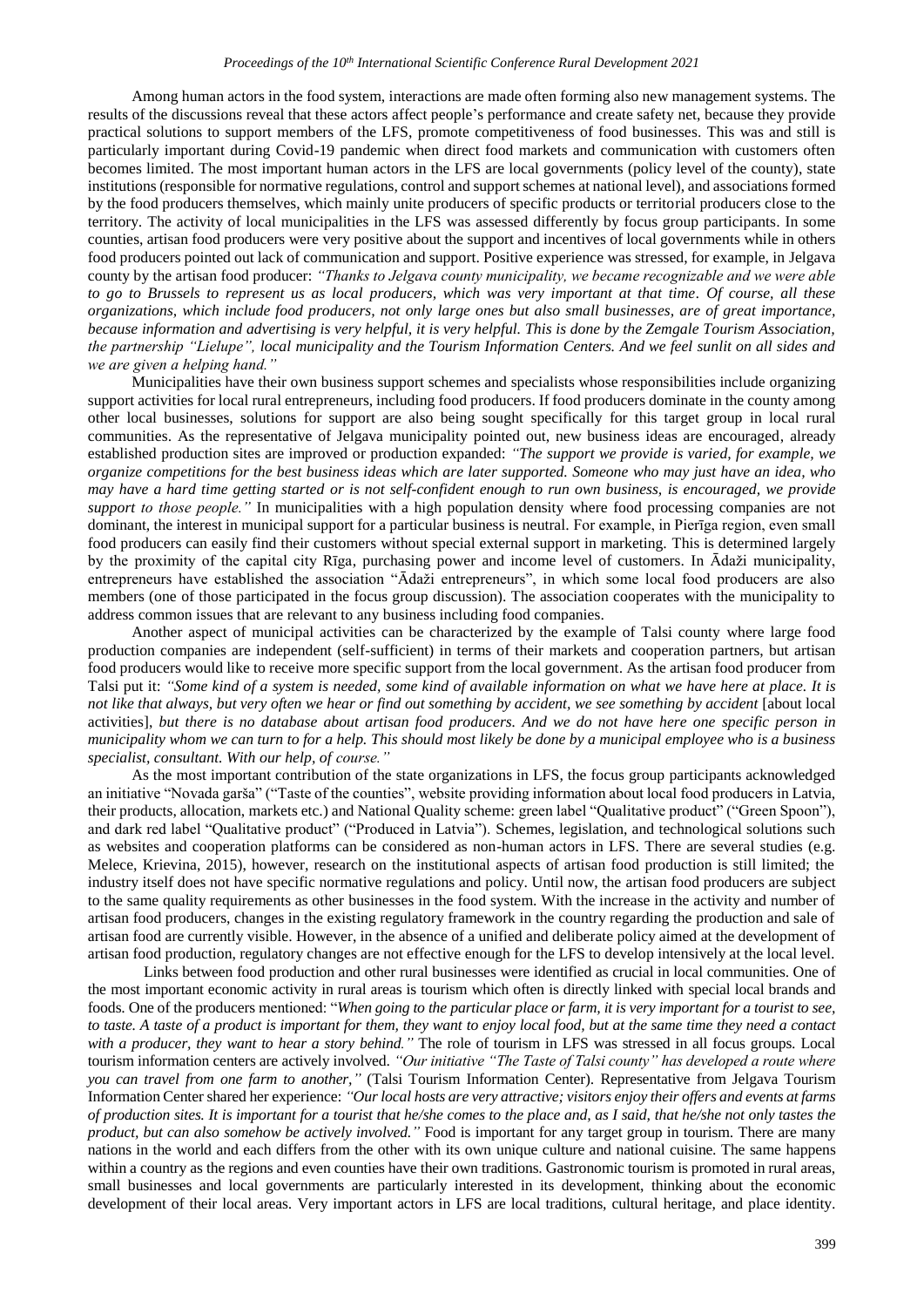Representative of the tourism information center acknowledged: *"Indeed, local food promotes and encourages tourism. But I would also like to emphasize this role and the importance of cooperation and links with the cultural and historical heritage. We have very good examples in the county, where local producers cooperated with the manors, well, that it is both tourism and the promotion of this local product, and also the promotion and preservation of cultural and historical heritage, and attracting tourist."* The EU has developed a legal register of the names of agricultural products and foodstuffs, wine, aromatised wine products and spirit drinks that are registered and protected across the EU (eAmbrosia; European Commission, 2020b). Five products from Latvia are listed in this register including Carnikava lamprey (Carnikavas nēģi). During the focus group discussion, representatives from Carnikava county shared their experience about cultural activities related to production of lamprey fish products and special celebration what normally is attended and visited by both local people and foreign tourists. In order to preserve cultural heritage and make it "live" for the next generations, the custodians of traditional culture are needed. The environment, both natural and anthropogenic, is also important, as the intangible cultural heritage is linked to a place or context. Some producers are very aware of impact their businesses have on natural environment: they use environmentally friendly production technologies and packaging, reduce energy consumption, visit farms to check the quality of raw materials and animal welfare etc. The participants of the focus groups are proud of the opportunity to promote and strengthen local traditions of their counties and regions. *"We, entrepreneurs, created the route "Zemgale taste in the belt of centuries",* mentioned artisan food producer from Zemgale region. Local patriotism, place identity and sense of belongingness to one's own county are also emphasized in the opinions and activities of local government representatives. Municipalities develop local trademarks and awards, honor local producers. During the Covid-19 pandemic, local products have become a real value, so by choosing them, the consumer also takes care of preserving the Latvian taste and traditions and passing them on to future generations. To sum up, participants of the discussions indicated directions of support measures for local food producers (Table 1).

| Twere it coppert policy allocated and measured for ensuring are development of the EFR |                                                                                                     |  |  |  |  |  |
|----------------------------------------------------------------------------------------|-----------------------------------------------------------------------------------------------------|--|--|--|--|--|
| Healthy and sustainable food                                                           | <i>Ecological and economic aspects:</i> food diversity; high quality, traceable products; raising   |  |  |  |  |  |
| consumption patterns                                                                   | consumer awareness; development of food processing                                                  |  |  |  |  |  |
| Viability and sustainability of<br>local producers                                     | <i>Economic aspects:</i> strengthening/setting up an information support mechanism; availability of |  |  |  |  |  |
|                                                                                        | credit/investment for small homeowners; digitization to create and strengthen sales channels;       |  |  |  |  |  |
|                                                                                        | knowledge transfer support; promoting partnerships between small producers                          |  |  |  |  |  |
| Coping with climate change                                                             | <i>Ecological aspects:</i> sustainable, environmentally friendly management; energy and resource    |  |  |  |  |  |
|                                                                                        | consumption; shorter food transportation route                                                      |  |  |  |  |  |
| Resilience of rural territories                                                        | Social and economic aspects: local patriotism and support for the local economy and rural           |  |  |  |  |  |
|                                                                                        | population; preservation of rural lifestyle, traditions and culture; strategic approach towards     |  |  |  |  |  |
|                                                                                        | involving local producers in food supply at regional level                                          |  |  |  |  |  |

|  |  |  | Table 1. Support policy directions and measures for ensuring the development of the LFS |
|--|--|--|-----------------------------------------------------------------------------------------|
|  |  |  |                                                                                         |

The most important missing element in the food system is cooperation and exchange of information. This was pointed out in all three discussions. Lack of coordinated cooperation between producers and sellers is at place in many counties. Cooperation would bring more opportunities for market and reaching out customers. Local producer from Talsi county emphasized: *"We are so few that we cannot meet the needs of our customers for the products we currently have. Therefore, we definitely need to cooperate."* However, food producers are also aware that entrepreneurship cannot rely solely on the state or municipal support, and that forms of cooperation and initiatives must come from the producers themselves. Various digitization opportunities have been identified as the most popular, which have also had the support of the public sector, but which still need to be improved. As the producer from Pierīga region described: "*Something has already been tried in Latvia, for example, "Taste of the Counties"; due to the Covid-19 pandemic, for the open-air museum the annual market was organized in digital form (e-market). The "Taste of the Counties" works, but the digital market does not. When creating any platform, you have to work on it. It needs to be advertised, promoted."*

Speaking about the impact of local food production on rural communities, some positive benefits related to rural landscape and livelihood were mentioned by the participants of the discussions. Traditional rural landscape in great part of Latvia is formed by separate farmsteads that would otherwise have been abandoned if families did not decide to run small family business and did not choose rural lifestyle. As one of the producers mentioned: *"And people are satisfied; they may not sell a lot of products and may not turn it into big money, but to their family budget that income from food production is quite a noticeable contribution. They can afford schooling of their children and running a small farm."*

### **CONCLUSIONS AND DISCUSSION**

Activities of food businesses, especially artisan food producers, can be assessed as innovative and attractive not only to Latvian travelers, but also to tourists from other countries. Schoolman (2020) proposed that LFS has a potential of helping in revitalization of rural society; similar ideas were revealed during the focus group discussions: local economy, place identity, and local branding is empowered through tourism activities and awareness of local people about the multiplier effect of LFS on local community. Food producers and businesses are supported in the promotion of their products by both municipalities and producer associations, which show organized cooperation with the aim to improve competitiveness. Food producers acknowledged that some policy measures of supporting LFS in Latvia are at place; support structure includes activities of the public sector (the state institutions, local municipalities, research and education institutions) and the non-governmental sector. According to the focus group discussions, the implementation of local food support policy is more clearly visible at the local level, where emphasis is placed on both specific businesses (e.g. home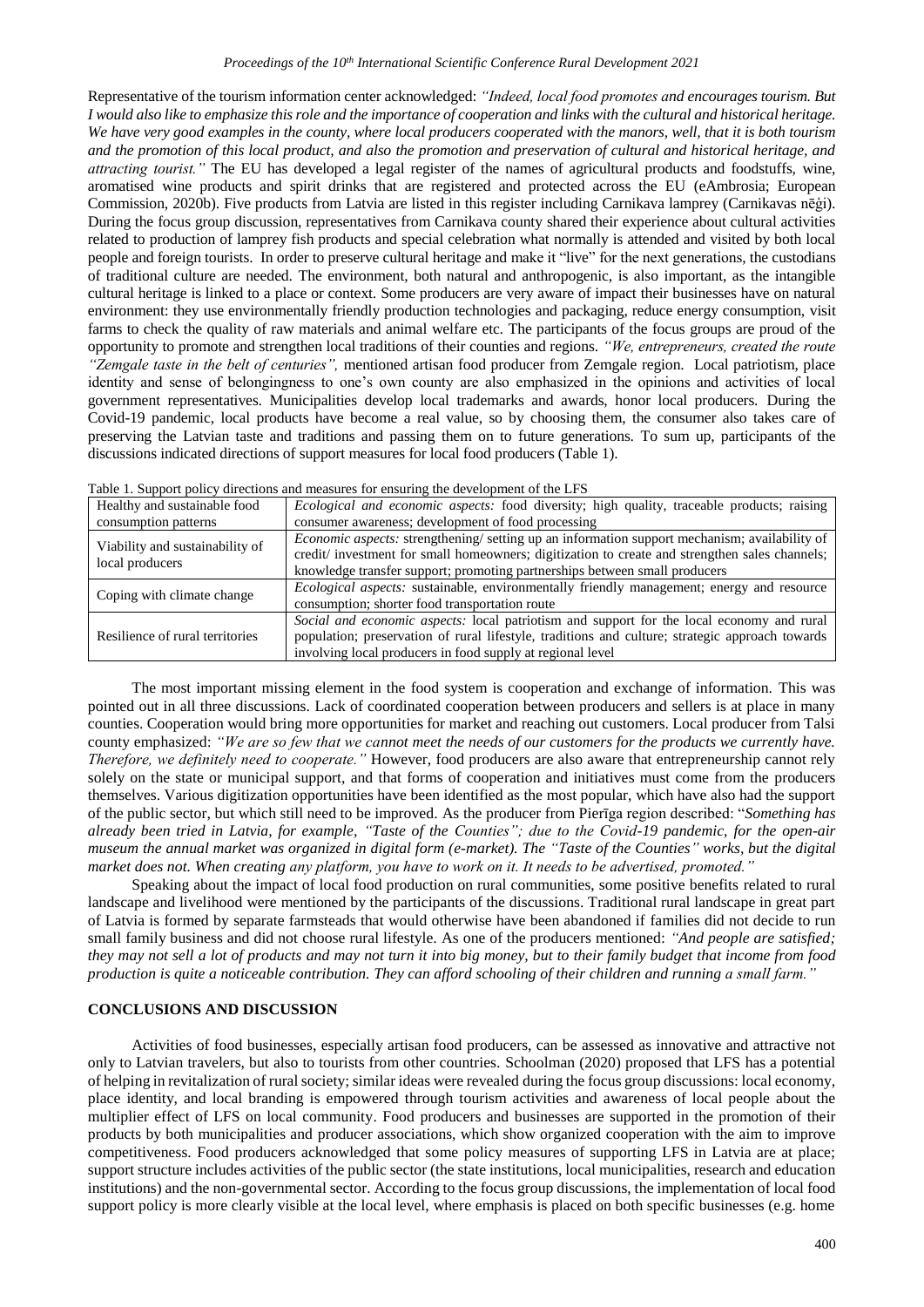production, production of organic products) and areas for their potential development. Emphasis on the uniqueness of local food in relation to other regions directly benefits the development of Latvia's economy; small and medium-sized businesses are developed, which especially promotes the socio-economic viability and environmental sustainability of rural communities through innovation and creativity. This is in line with the EU's Green Deal and sustainability measures. Food systems are complex involving a number of actors therefore cooperation and mutual interaction is crucial to meet all sustainable development targets set by policies and researchers.

**Acknowledgement.** The research project No. LZP-2020/2-0409 "Resilient and sustainable rural communities: multiplier effect of local food system" supported by the Ministry of Education and Science of the Republic of Latvia and Latvian Council of Science.

#### **REFERENCES**

- 1. Alexander, P., Brown, C., Arneth, A., Finnigan, J., Moran, D., Rounsvell, M.A. 2017. Losses, Ineffiencies and Waste in Global Food System. *Agricultural Systems*, Vol. 153, pp. 190-200. <https://doi.org/10.1016/j.agsy.2017.01.014>
- 2. Bite, D., Kruzmetra, Z. 2021. Review on the Consumers' Response to the Covid-19 Crisis in Latvia. *Proceedings of the 22nd international conference "Economic Science for Rural Development 2021"*, Vol. 55, pp. 526-534. <https://doi.org/10.22616/ESRD.2021.55.054>
- 3. Brown, L. D., Schafft, A. K. 2011. Rural People and Communities in the 21st Century. Resilience and Transformation. Cambridge, Malden: Polity Press, 260 p.
- 4. Carey, M. A., Asbury, J. E. 2012. Focus group research. London and New York: Routledge.
- 5. CORDIS. Final Report Summary GLAMUR (Global and Local food chain Assessment: A Multidimensional performance-based approach). 2016. Available at <https://cordis.europa.eu/project/id/311778/reporting> (accessed on 10/09/2021)
- 6. Dumont, A., Davis, D., Wascalus, J., Wilson, T.C., Barham, J., Tropp D. 2017. Harvesting Opportunity: The Power of Regional Food System Investments to Transform Communities. Federal Reserve Bank of St. Louis, Washington, USA. 306 p.
- 7. eAmbrosia: The EU Geographical Indications Register. Available at https://ec.europa.eu/info/food-farming-fisheries/food-safetyand-quality/certification/quality-labels/geographical-indications-register/ (accessed on 12/09/2021)
- 8. European Commission. 2019. Communication from the Commission to the European Parliament, the European Council, the Council, the European Economic and Social Committee and the Committee of the Regions. The European Green Deal. Available at [https://eur-lex.europa.eu/resource.html?uri=cellar:b828d165-1c22-11ea-8c1f-01aa75ed71a1.0002.02/DOC\\_1&format=PDF](https://eur-lex.europa.eu/resource.html?uri=cellar:b828d165-1c22-11ea-8c1f-01aa75ed71a1.0002.02/DOC_1&format=PDF) (accessed on 10/09/2021)
- 9. European Commission. 2020a. The New Common Agricultural Policy: 2023-27. Available at [https://ec.europa.eu/info/food](https://ec.europa.eu/info/food-farming-fisheries/key-policies/common-agricultural-policy/new-cap-2023-27_en)[farming-fisheries/key-policies/common-agricultural-policy/new-cap-2023-27\\_en](https://ec.europa.eu/info/food-farming-fisheries/key-policies/common-agricultural-policy/new-cap-2023-27_en) (accessed on 10/09/2021)
- 10. European Commission. 2020b. Evaluation Support Study on Geographical Indications and Traditional Specialities Guaranteed Protected in the EU. Available at https://op.europa.eu/en/publication-detail/-/publication/c1d86ba1-7b09-11eb-9ac9-01aa75ed71 a1/language-en (accessed on 10/09/2021)
- 11. European Union. 2020. Farm to Fork Strategy. For a Fair, Healthy and Environmentally-friendly Food System. Available at [https://ec.europa.eu/food/sites/food/files/safety/docs/f2f\\_action-plan\\_2020\\_strategy-info\\_en.pdf](https://ec.europa.eu/food/sites/food/files/safety/docs/f2f_action-plan_2020_strategy-info_en.pdf) (accessed on 10/09/2021)
- 12. Fonte, M. 2008. Knowledge, Food and Place. A Way of Producing, a Way of Knowing. *Sociologia Ruralis*, Vol. 48(3), pp. 200-222.<https://doi.org/10.1111/j.1467-9523.2008.00462.x>
- 13. Green, G. P., Phillips, R. (Eds.) 2013. Local Food and Community Development, 1st ed. Routledge, 104 p. <https://doi.org/10.4324/9781315873107>
- 14. Hernández, P. A., Galli, F., Prosperi, P., Šūmane, S., Duckett, D., Almaas, H. E. 2021. Do Small Food Businesses Enable Small Farms to Connect to Regional Food Systems? Evidence from 9 European Regions. *Global Food Security*, Vol. 29. <https://doi.org/10.1016/j.gfs.2021.100505>
- 15. Hodgson, K. 2012. Planning for Food Access and Community-Based Food System. US: American Planning Association. Available at [https://planning-org-uploaded-media.s3.amazonaws.com/publication/download\\_pdf/Planning-for-Food-Access-and-Community-](https://planning-org-uploaded-media.s3.amazonaws.com/publication/download_pdf/Planning-for-Food-Access-and-Community-Based-Food-Systems.pdf)[Based-Food-Systems.pdf](https://planning-org-uploaded-media.s3.amazonaws.com/publication/download_pdf/Planning-for-Food-Access-and-Community-Based-Food-Systems.pdf) (accessed on 10/09/2021)
- 16. Kaufmane, D., Paula, L., Nagli-Liepa, K., Proskina, L., Indriksone, L. A. 2021. Municipal Activities in Local Food Systems: Case Study of Zemgale Region. *Procedings of the 22nd international conference "Economic Science for Rural Development 2021"*, , Vol. 55, pp. 304-312. <https://doi.org/10.22616/ESRD.2021.55.030>
- 17. Kneafsey, M., Venn, L., Schmutz, U., Balázs, B., Trenchard, L., Eyden-Wood, T., Bos, E., Sutton, G., Blacket, M. 2013. Short Food Supply Chains and Local Food Systems in the EU. A State of Play of their Socio-Economic Characteristics; EU Commission: Brussels, Belgium.
- 18. Latour, B. 1996. On Actor-Network Theory. A Few Clarifications plus more than a Few Complications. *Soziale Welt*, *47. Jahrg., H. 4,* pp. 369-381.
- 19. Lowe, P., Phillipson, J., Proctor, A., Gkartzios, M. 2019. Expertise in Rural Development: A Conceptual and Empirical Analysis. *World Development*, Vol. 116, pp. 28–37. <https://doi.org/10.1016/j.worlddev.2018.12.005>
- 20. MAXIMA. 2020. Produktu patriotisms kurš ir patiesais labuma guvējs? Iedzīvotāji, ekonomika un vide. Available at [https://www.maxima.lv/fileman/Uploads/2020/Kompass/Mazumtirdzniecibas\\_kompass\\_novembris\\_2020.pdf](https://www.maxima.lv/fileman/Uploads/2020/Kompass/Mazumtirdzniecibas_kompass_novembris_2020.pdf) (accessed on 10/09/2021) (in Latvian)
- 21. Melece, L., Krievina, A..2015. Development of Local Food Systems in Latvia. *Research for Rural Development*, Vol. 2, pp. 107-111.
- 22. Naglis-Liepa, K., Proskina, L., Paula, L., Kaufmane, L. 2021. Modelling the Multiplier Effect of a Local Food System. *Agronomy Research,* Vol. 19(S2), pp. 1075–1086.